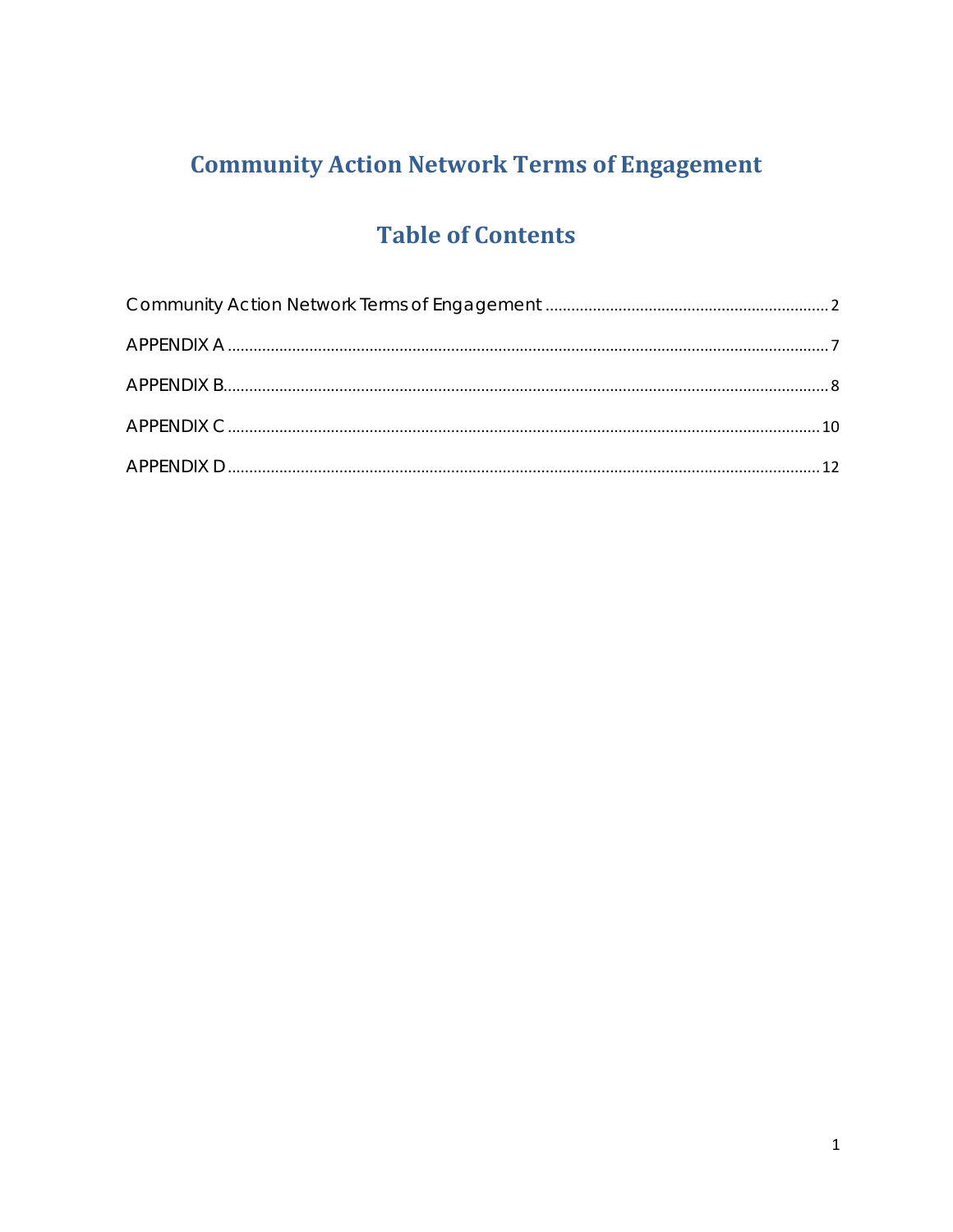# **Community Action Network Terms of Engagement**

#### <span id="page-1-0"></span>**BACKGROUND**

The City of Greater Sudbury (CGS) established Community Action Networks (CANs) to provide a line of communication between the community and the City, and to help with the planning and implementation of community initiatives. CANs bring citizens together to build strong, engaged communities, foster civic engagement and encourage public participation in local and municipal projects.

#### **VISION**

Engagement, public participation, and constructive dialogue between the City of Greater Sudbury and its citizens are cornerstones of good governance. CANs are open to the public and inclusive. They work collaboratively with the City to inform, consult and involve residents in local and municipal projects, processes and services.

#### **MISSION**

- CANs take action and implement projects and initiatives which have a positive impact on the quality of life in Greater Sudbury.
- CANs create opportunities for broader engagement in their communities.
- CANs work collaboratively to advocate for positive change and the betterment of the community.
- CANs help identify community needs and establish cooperative working relationships with other groups within the City.

#### **VALUES**

- CANs are open and inclusive to all.
- CAN participants respect one another, municipal and CAN processes, and each other's roles and responsibilities.
- CANs take the social, economic, and environmental needs of their respective communities into consideration when establishing priorities.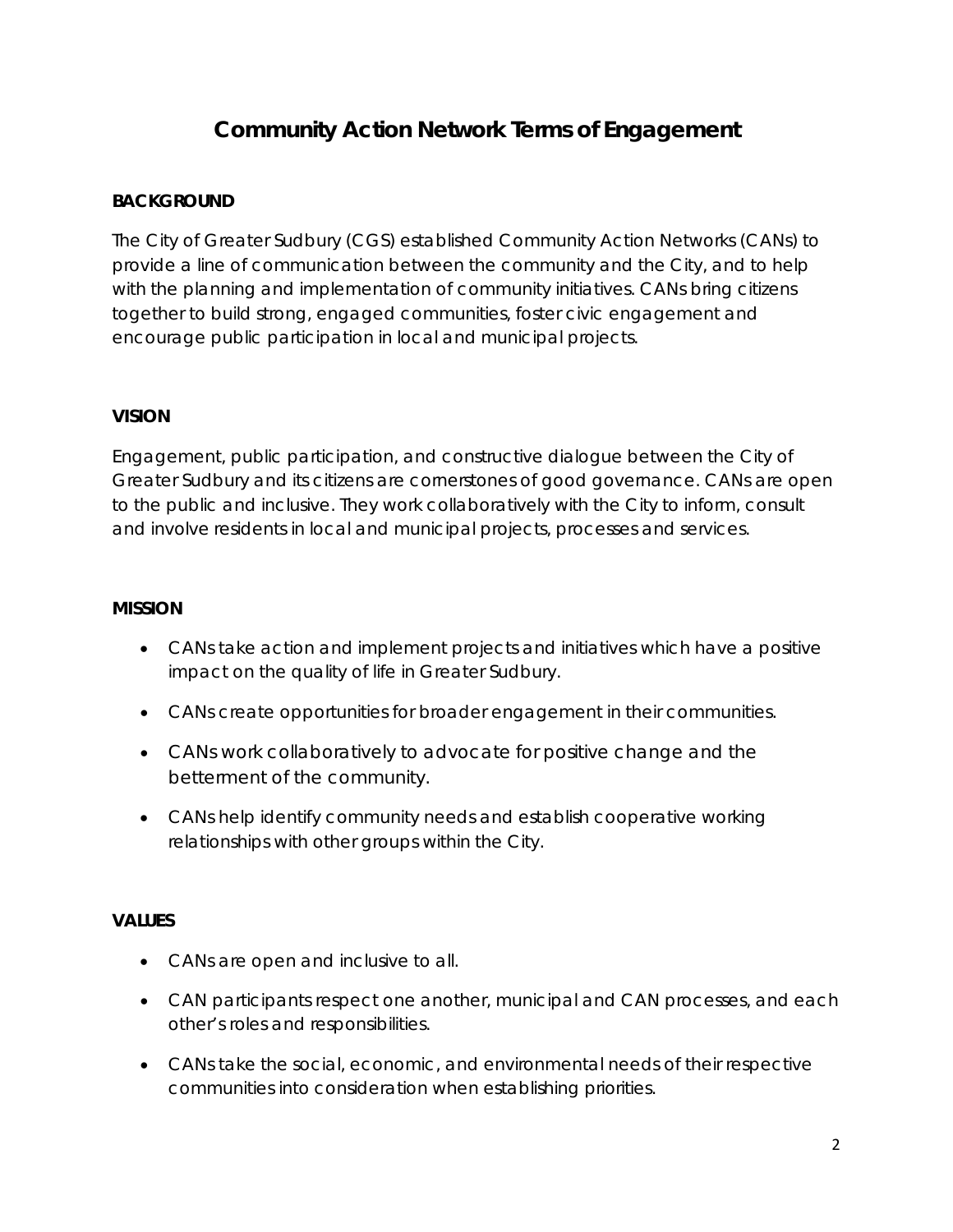• CANs reflect the unique perspective, values, and needs of their respective communities.

### **Strategic Framework**

The City of Greater Sudbury has adopted the International Association for Public Participation's Public Participation Framework, which is an international standard to promote public participation in relation to individuals, government, institutions, and other entities that affect the public interest. This framework outlines five pillars of engagement: Inform, Consult, Involve, Collaborate, and Empower (see Appendix D – How the City of Greater Sudbury Engages CANs - A Visual Representation). The City strives to engage citizens keeping their needs, the organization's needs, and the Public Participation Policy in mind. The City is committed to engaging meaningfully with citizens, and has also adopted a model of Open Government that is based on the principles of open information, open data, open dialogue and open doors. It aims to strengthen governance by promoting greater transparency, accountability and public engagement. This means that the City will engage in two-way conversations and open dialogues that engage citizens in public debate and decision-making on the development and delivery of municipal programs, services and policies.

### **Community Action Network Benefits**

Community Action Networks bring people together to build a healthy community. Healthy communities are strong and vibrant. They emerge from the collaborative efforts of citizens who care about where they live and want to make their neighbourhoods the best they can possibly be. Community Action Networks provide the resources to make this happen. The City of Greater Sudbury recognizes the following benefits in establishing and supporting Community Action Networks:

- CANs enhance the overall quality of life in Greater Sudbury in social, environmental and economic sectors.
- CANs enable citizens to participate, appreciate, and fully understand the services offered by community organizations, groups and the City of Greater Sudbury.
- CANs help identify community needs and establish cooperative working relationships with the CGS, and other groups within the community.
- CANs promote democracy and inclusiveness by giving participants (community, Council, City staff) a unique vehicle to work in harmony toward common goals.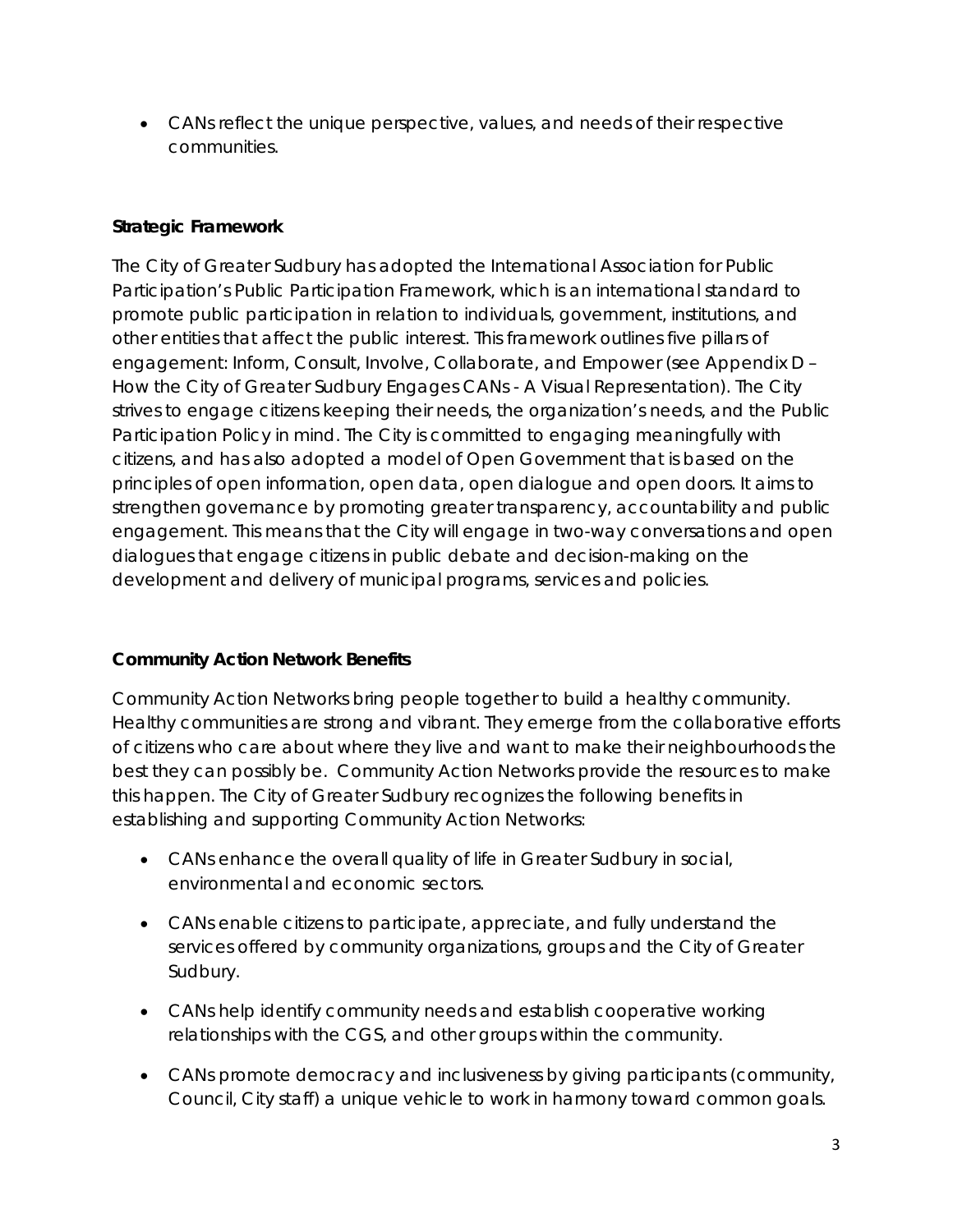- CANs provide a mechanism for planning at the community level by identifying different projects with which individual Community Action Networks will be involved.
- CANs foster civic engagement and public participation in municipal projects and services.

#### **CAN Eligibility Requirements**

- Are community driven and led.
- Are non-profit in nature and not-incorporated.
- Are open and transparent to the public.
- Strive to represent the broad interests of the community.
- Adhere to the Standard Operating Procedures of the Terms of Engagement.
- Have an elected Executive.

#### **Objectives of CANs**

- To actively respond to the community's needs and priorities by facilitating and promoting activities that empower residents to participate in community, economic and social development projects in their area.
- To operate in partnership with other community agencies and identify existing community resources to ensure their effectiveness in responding to community needs.
- To undertake and promote new initiatives in response to community priorities, and where possible, to consider the alignment between the initiatives and goals/objectives of the CAN, and the strategic priorities of the CGS.
- To work in cooperation with other community groups in nurturing civic pride and engagement within each community.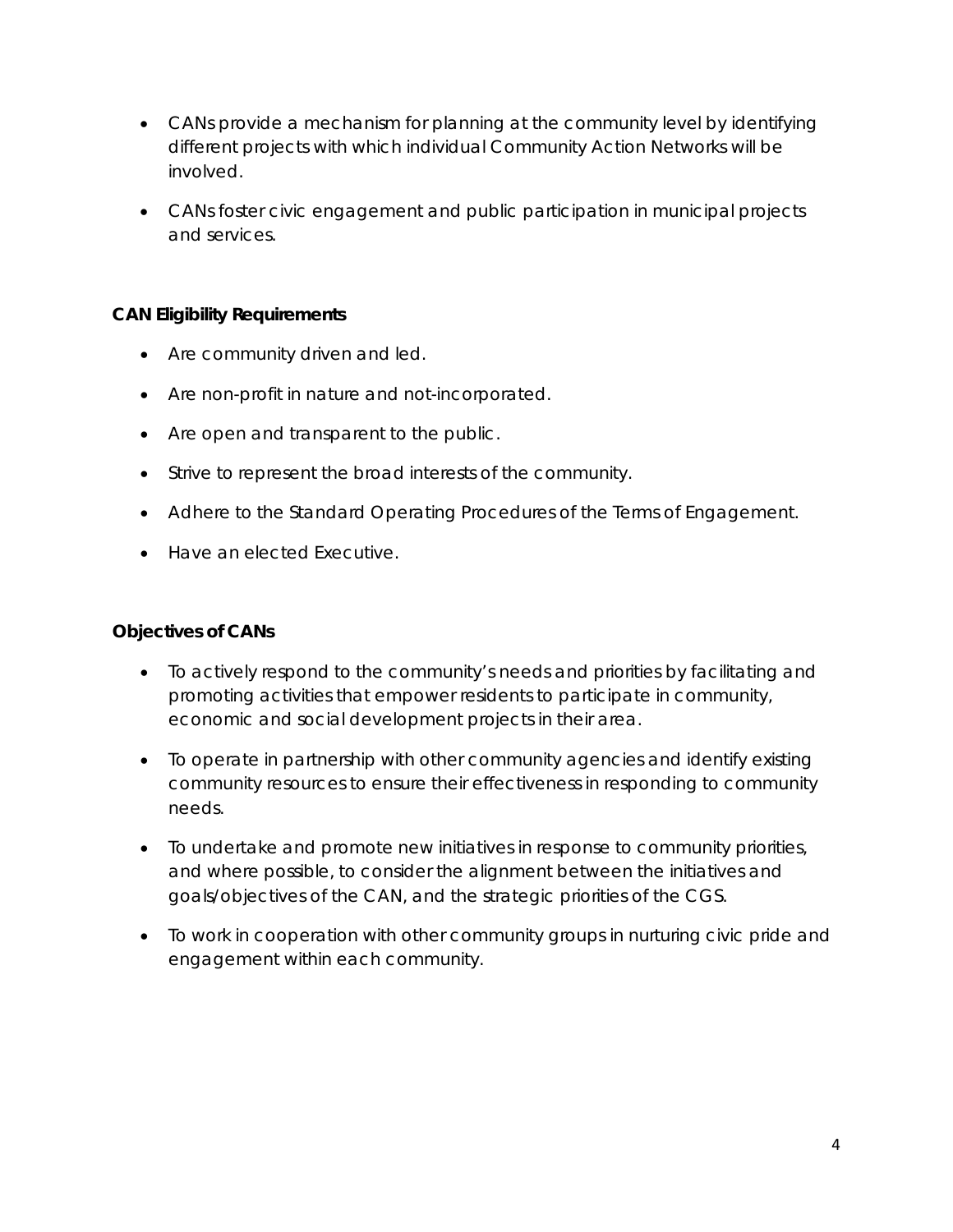#### **ROLES AND RESPONSIBILITIES**

#### *CANs are responsible for:*

- Engaging the community and encouraging participation in the CAN.
- Providing a safe and welcoming atmosphere for citizens to come together.
- Networking within the community (other community groups, businesses, seniors, youth, and other) to represent and engage the community.
- Communicating their programs and activities to the CGS and local residents on a regular basis.
- Coordinating a visioning session to identify CAN priorities at least once every four years.
- Reviewing CAN priorities on an annual basis.
- Promoting the vision and priorities of the CAN and the City of Greater Sudbury sponsored programs and initiatives at the community level, where feasible.
- Encouraging feedback on CGS matters requesting community input.
- Operating in accordance with the CAN Standard Operating Procedures.

#### *The City of Greater Sudbury is responsible for:*

- Engaging CANs and the community through public participation and community engagement.
- Providing a staff liaison to be the primary point of contact for the CANs.
- Providing information about City programs, policies, procedures and opportunities for public input.
- Assisting CANs in obtaining access to community facilities, space and equipment/resources (as needed).
- Providing CANs with community grant funding subject to approval by City Council.
- Providing comprehensive liability coverage for registered and approved CAN events, organizers and volunteers.
- Providing information on City-wide campaigns and programs as projects of value that CANs may support and implement within their areas.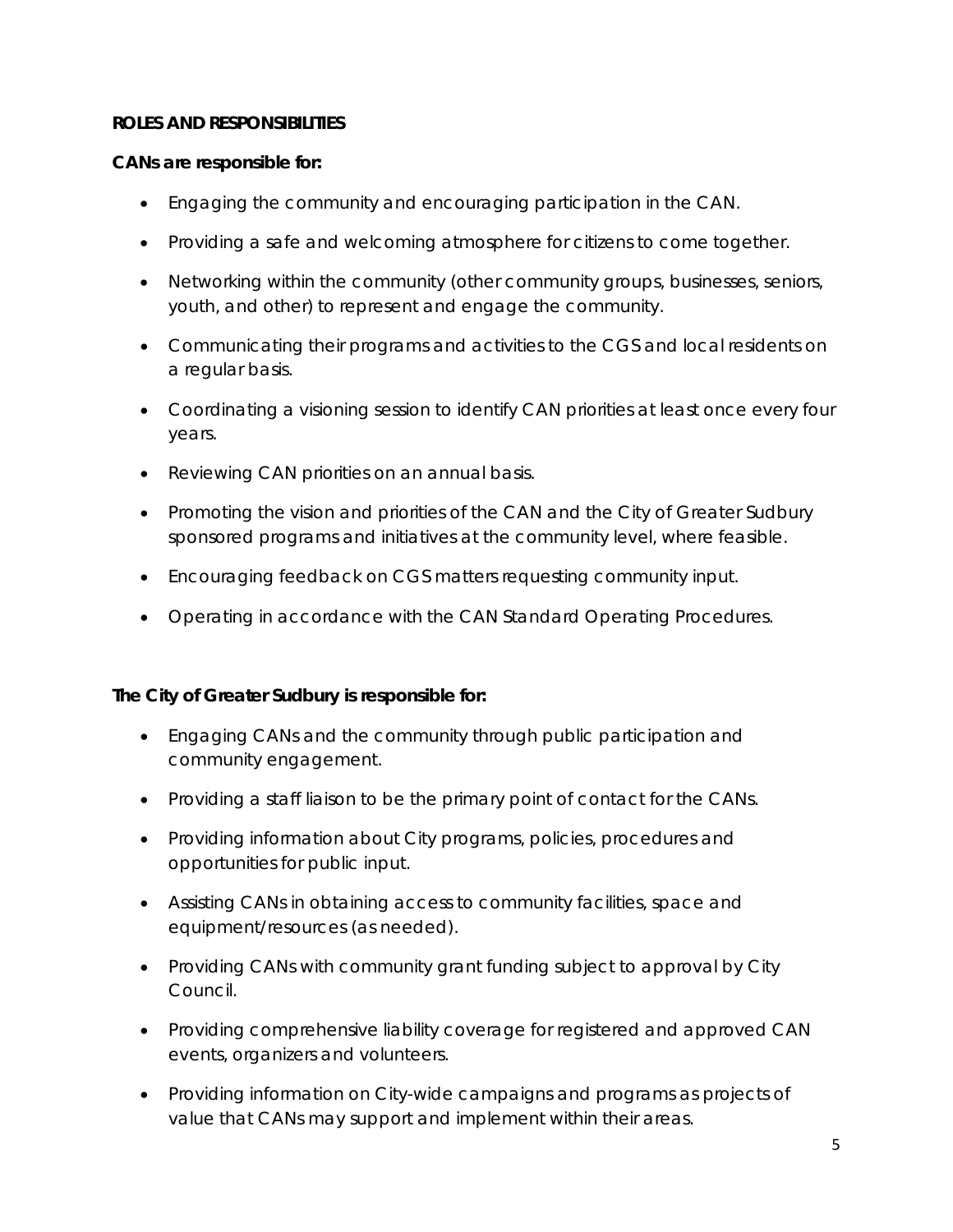- Providing a Guidebook for the CAN Chairs/CAN Executive.
- Providing a forum for CANs to network and exchange information (CAN Summit and other).
- Providing training, educational and learning opportunities, when available.
- Assisting with CAN promotional efforts where appropriate, including marketing the CAN to the community.

### *The CGS Staff Liaison is responsible for:*

- Building awareness and capacity within CGS about the relationship between CGS and CANs.
- Working collaboratively with the CANs to understand the concerns of the community.
- Advising the CAN on City matters (policy, business and other).
- Liaising with other CGS departments on CAN matters.
- Ensuring the CAN is informed about City Policies and Procedures.
- Assisting with CAN Visioning Sessions.
- Reviewing CAN communication materials.
- Attending every second CAN meeting, and providing support for special meetings such as annual meetings or visioning sessions, wherever possible.

### *The City Councillor is responsible for:*

- Assisting with CAN inquiries regarding City services, facilities and programs where appropriate.
- Attending CAN meetings when available.
- Liaising with the CAN Chair.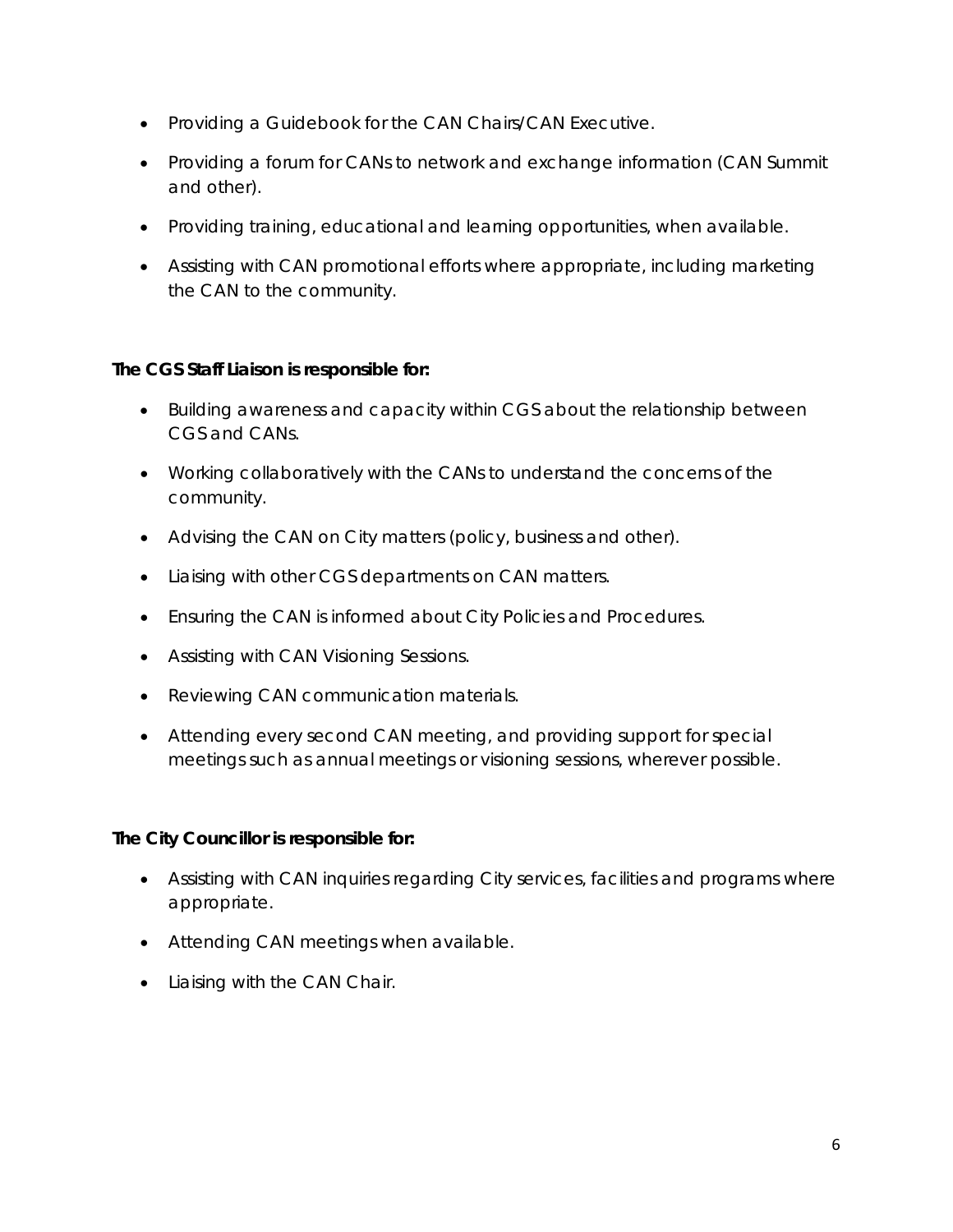## <span id="page-6-0"></span>*APPENDIX A*

#### **BUDGET, ACCOUNTING AND FINANCIAL RECORD KEEPING**

CANs may receive an annual community grant, subject to Council approval, through the City's Community Grants Program. The purpose of the community grant is to assist CANs with administrative costs associated with the business of the CAN. The CANs shall adhere to the following financial practices:

- CANs shall maintain accurate records of all expenditures of funds allocated through CGS.
- CANs shall prepare and submit an annual report for the previous year's activities, no later than thirty 30 days after year end (December 31).
- A maximum of 25% of the community grant may be carried over to the next grant year with CGS approval. Any grant money beyond that amount, not spent during the granting year, will be deducted from the next year's grant.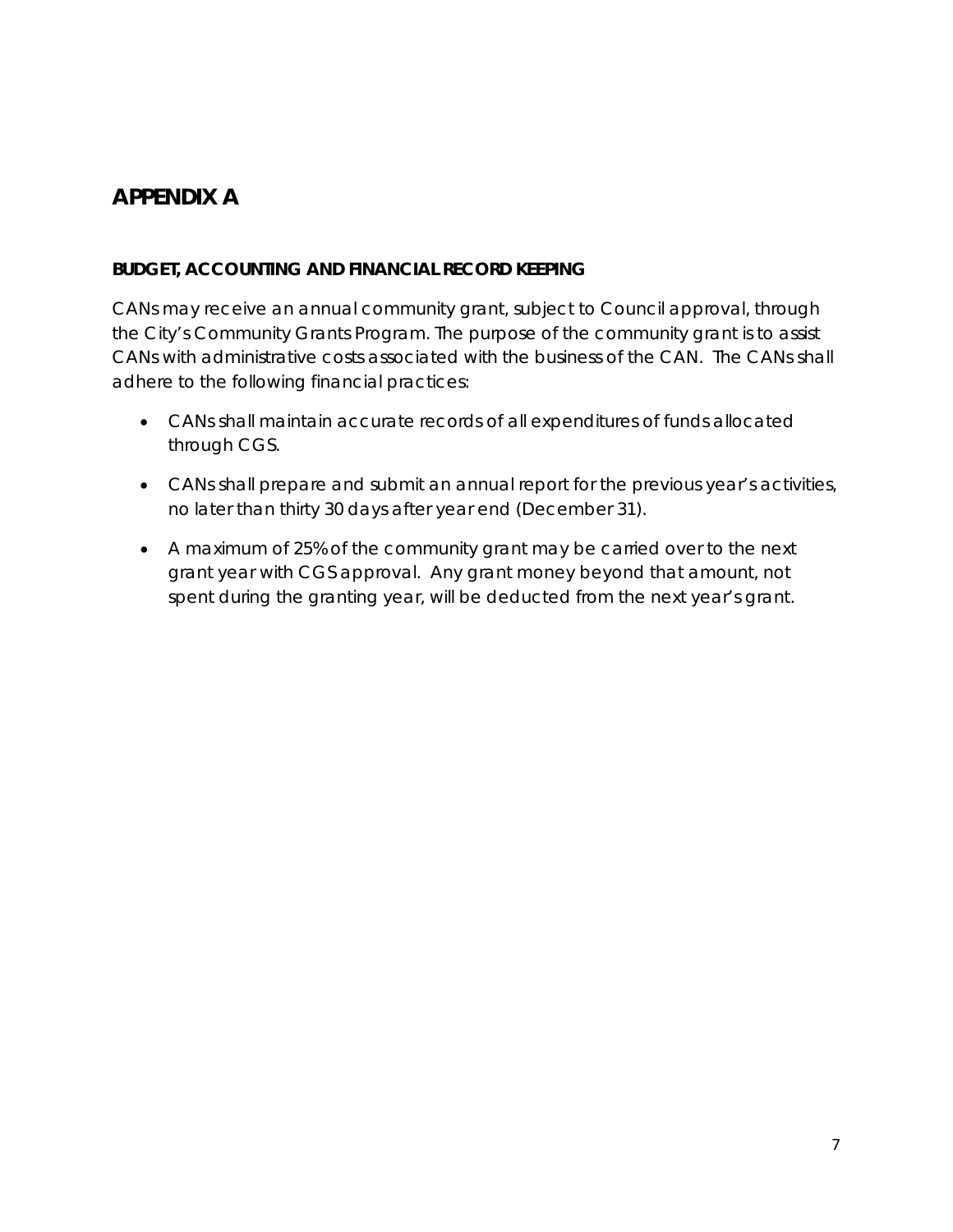## <span id="page-7-0"></span>*APPENDIX B*

### **ELIGIBLE CAN OPERATING COSTS (FOR THE COMMUNITY GRANT)**

CANs will receive an annual grant, pending Council approval, to cover eligible operating and administrative costs. The funds are intended to cover the costs associated with promotion of activities, photocopying, mailings, web site maintenance, and other day-to-day expenses, these include (but are not limited to):

- Office supplies (paper, printer ink, pens, CDs, and other)
- Printing and photocopying (black and white or colour)
- Postage (stamps, envelopes, ad mail, courier costs)
- Advertising
- Mileage payable to members on CAN business (paid at the CGS rate)
- Refreshments for meetings/events
- Developing a website, website administration and web page hosting
- Promotional materials and activities.

#### **Special Consideration:**

- Up to 25% of the annual grant may be spent on CAN projects. This may include capital expenditures such as contributions toward the purchase of a bench, playground equipment, signage, trees, mulch for a trail, etc.
- CANs may not donate community grant funding to other groups or initiatives.

#### **Resources available to CANs (at no direct cost) through CGS:**

- Meeting and office space at City-owned locations, subject to availability.
- Liability insurance coverage for approved CAN activities and events.
- Photocopying or printing at Libraries and Citizen Service Centres of up to 50 pages monthly (agendas and minutes).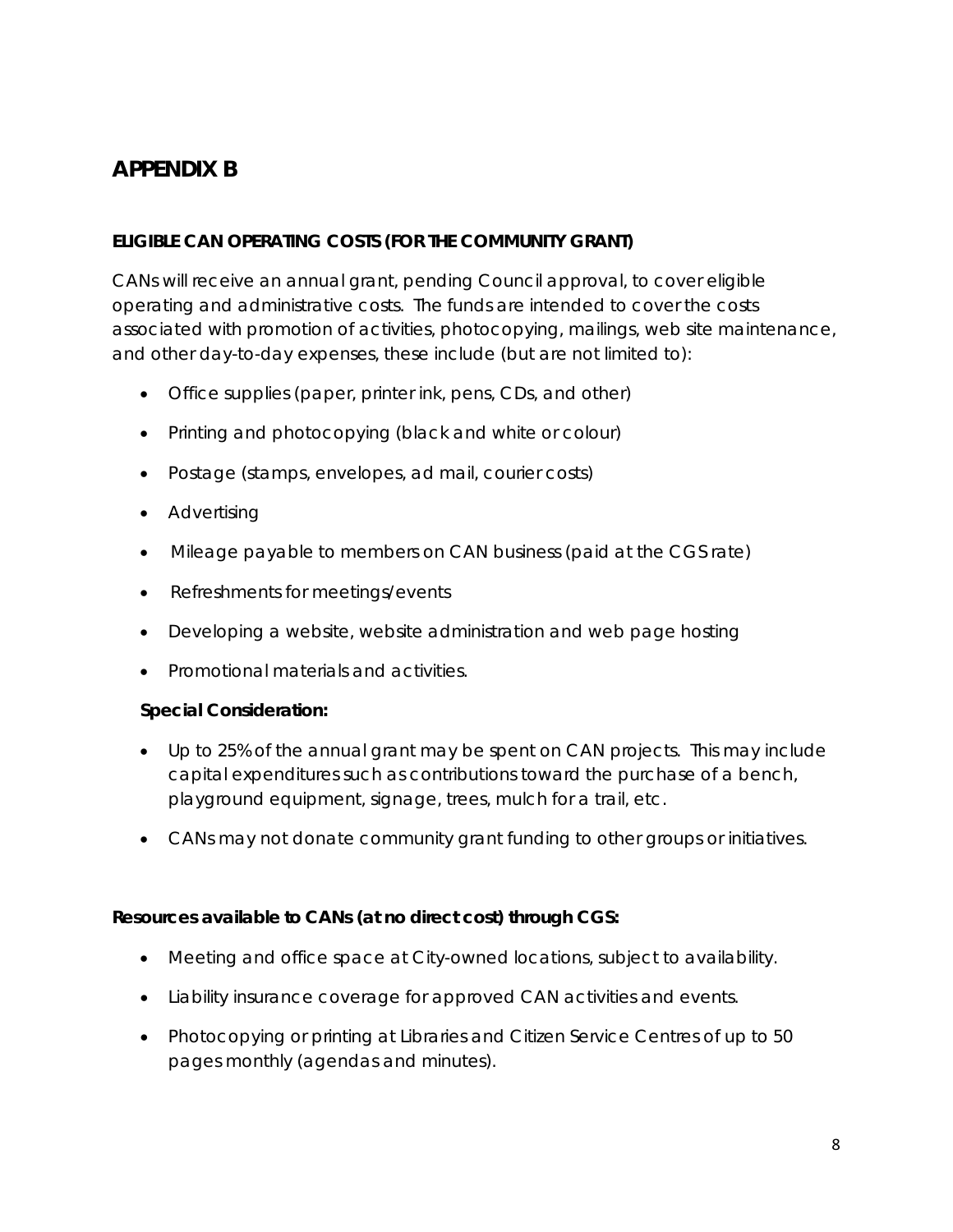### **Examples of items that are not eligible expenditures:**

- Personal internet access fees
- Monthly rent/utility bills
- Computers (not including supplies such as paper, ink)
- Staff costs
- Donations to other groups or initiatives
- Alcohol.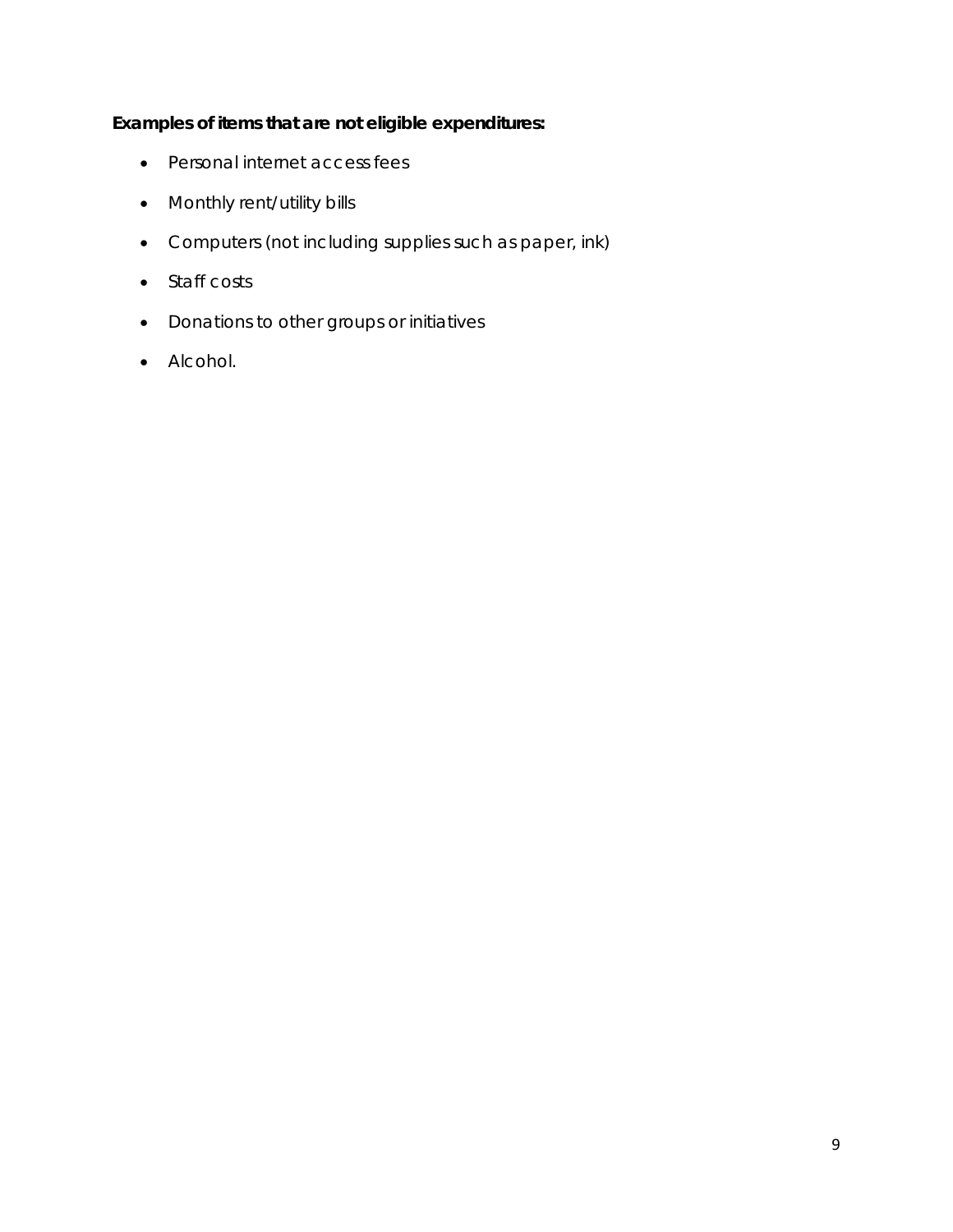## <span id="page-9-0"></span>*APPENDIX C*

#### **COMMUNITY ACTION NETWORK ANNUAL REPORT**

(To be submitted to your Community Engagement Co-ordinator by January 30th)

| <b>Community Action</b> |        |
|-------------------------|--------|
| Network:                |        |
| <b>CAN Chair:</b>       |        |
| Telephone:              | Email: |
| Treasurer:              |        |
| Telephone:              | Email: |

**Please list the expenditures from the CGS funds received and include all receipts for reconciliation (\$2,500).**

| <b>Item</b>                                 | <b>CGS Grant</b> |
|---------------------------------------------|------------------|
|                                             | (including tax)  |
| <b>Office Supplies</b>                      | \$               |
| Printing/Photocopying                       | \$               |
| Mail/AdMail                                 | \$               |
| Advertising                                 | \$               |
| <b>Website Administration</b>               | \$               |
| <b>Meeting Expenses</b>                     | \$               |
| Other (please identify)_                    | \$               |
| Other (please identify)_                    | \$               |
| <b>TOTAL</b>                                | \$               |
| <b>Balance Forward (From Previous Year)</b> | \$               |
| <b>Current Account Balance</b>              | \$               |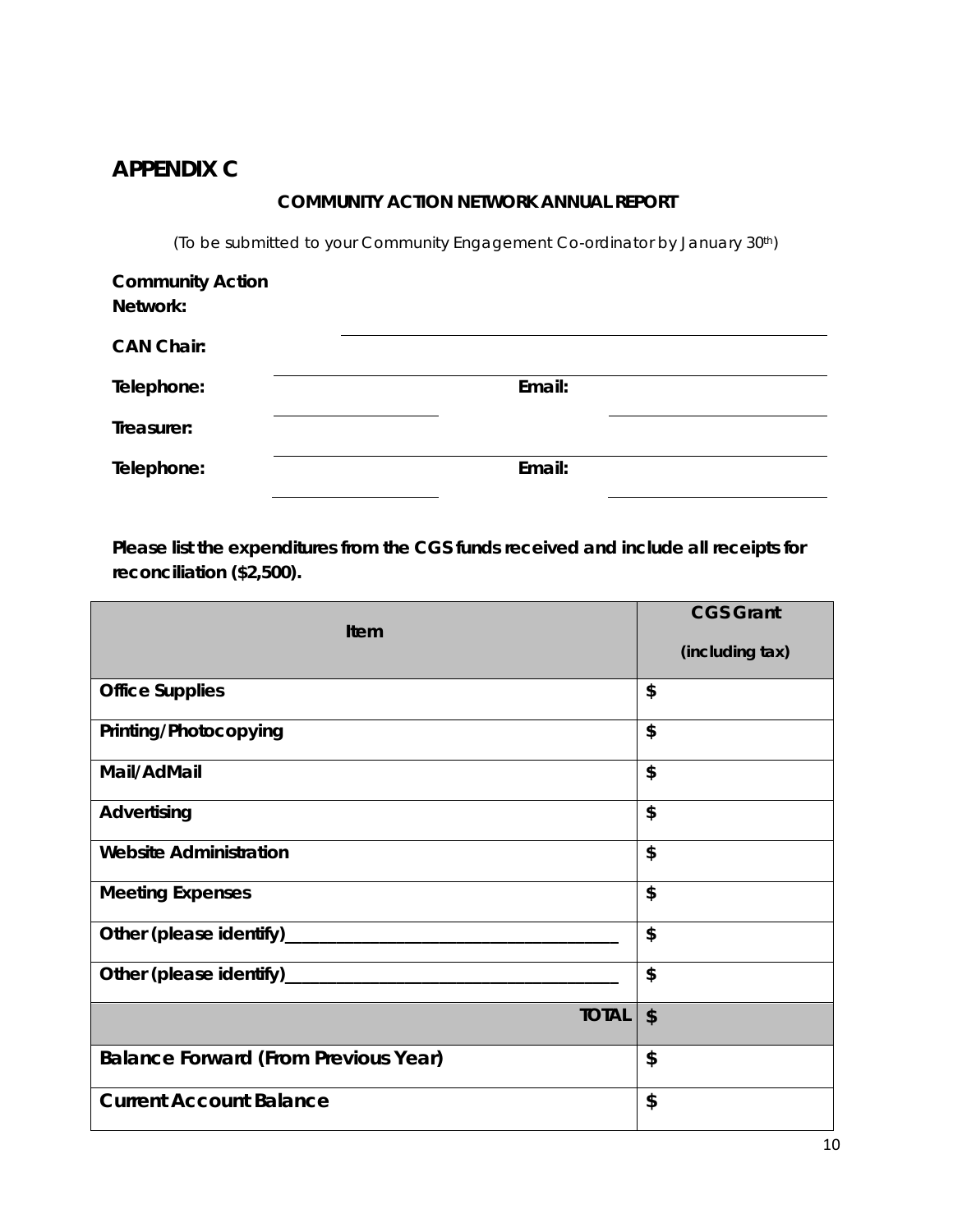**Describe any partnerships established or activities pursued during the past year, including any funding or support that you have leveraged.**

**What are your plans for next year?**

**Name Construction Construction Construction Construction Construction Construction Construction Construction Construction Construction Construction Construction Construction Construction Construction Construction Constr**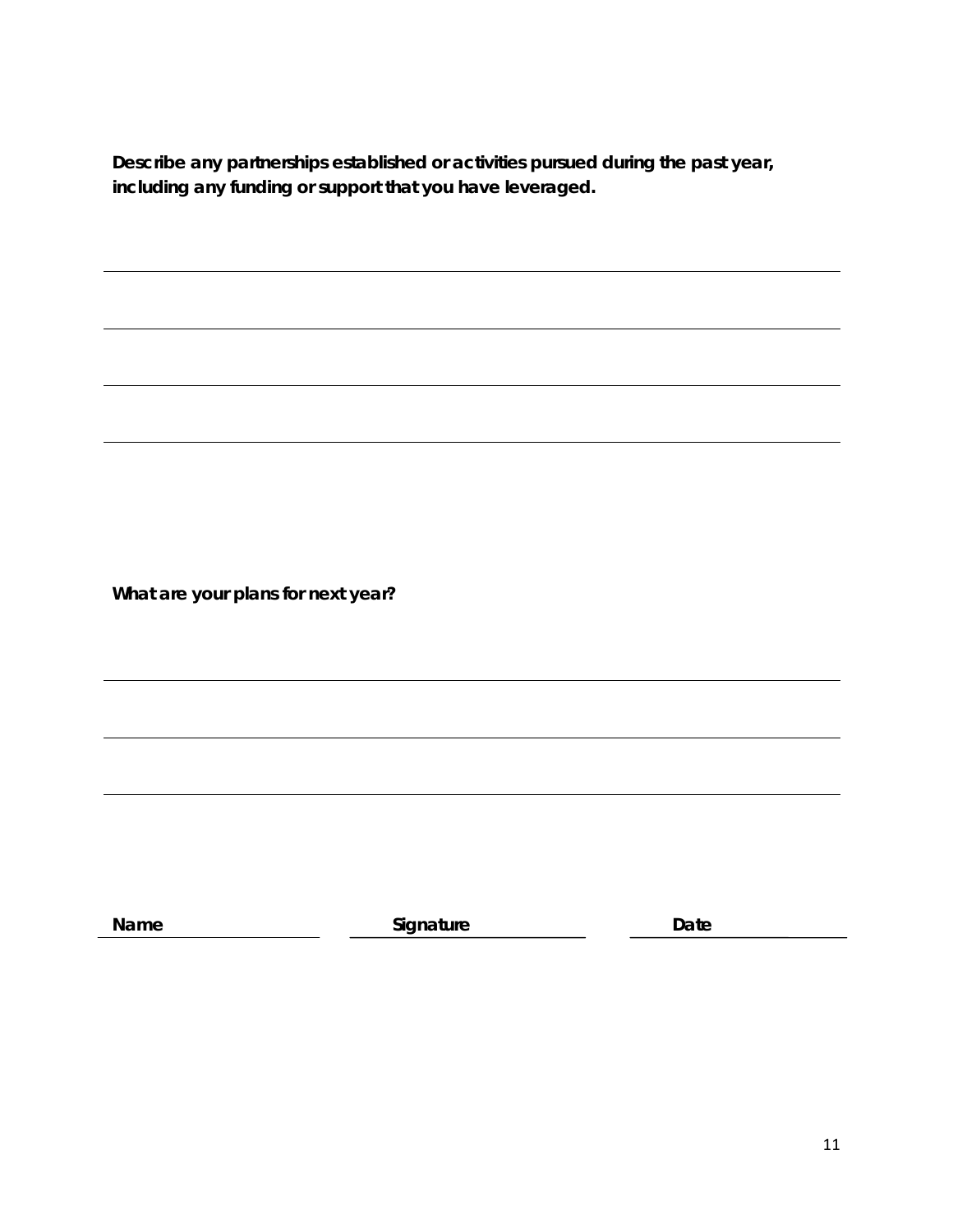# <span id="page-11-0"></span>*APPENDIX D* **HOW THE CITY OF GREATER SUDBURY ENGAGES CANs (A VISUAL REPRESENTATION)**

|                           | Inform                                                                                                                                               | Consult                                                                                                                                    | Involve                                                                                                                                                                                    | Collaborate                                                                                                                                               | Empower                                                                                                                                                                                                                                    |
|---------------------------|------------------------------------------------------------------------------------------------------------------------------------------------------|--------------------------------------------------------------------------------------------------------------------------------------------|--------------------------------------------------------------------------------------------------------------------------------------------------------------------------------------------|-----------------------------------------------------------------------------------------------------------------------------------------------------------|--------------------------------------------------------------------------------------------------------------------------------------------------------------------------------------------------------------------------------------------|
| Overview                  | • To provide<br>information to<br>increase the<br>community's<br>understanding<br>the problem,<br>alternatives,<br>opportunities<br>and/or solutions | · To obtain<br>community<br>feedback on<br>analysis,<br>alternatives<br>and/or<br>decisions                                                | • To work<br>directly with<br>the public<br>throughout<br>the process<br>to ensure that<br>public<br>concerns and<br>aspirations<br>are<br>consistently<br>understood<br>and<br>considered | • To partner with<br>the public in each<br>aspect of the<br>decision-making<br>process from<br>development to<br>solution                                 | $\bullet$ Place<br>decision-making<br>in the hands of<br>the public<br>• Promotes<br>sustainable<br>decisions by<br>recognizing and<br>communicating<br>the needs and<br>interests of all<br>participants,<br>including<br>decision makers |
| <b>CAN</b><br>Development | • Few active<br>members<br>$\bullet$ Informal<br>operating<br>structure<br>• Narrow Focus<br>· Undeveloped<br>ties with local<br>associations        | $\bullet$ Loose<br>structure (Co-<br>Chairs)<br>• One or two<br>active<br>projects<br>• Some key<br>community<br>organizations<br>involved | $\bullet$ Some<br>working<br>committees<br>$\bullet$ Well<br>organized<br>with regular<br>meetings and<br>broad<br>community<br>involvement                                                | • Youth, senior<br>and business<br>representation<br>• Community<br>associations well<br>represented<br>• Functioning sub-<br>committees and<br>executive | • CAN well<br>developed and<br>connected to<br>the community                                                                                                                                                                               |
| Leadership                | • Staff guiding<br>process                                                                                                                           | $\bullet$ Key<br>community<br>champions<br>identified to<br>work with staff                                                                | • Transfer of<br>leadership to<br>CANs<br>$\bullet$ Established<br>executive in<br>place                                                                                                   | • CAN Executive<br>developing new<br>leaders<br>(succession<br>planning)                                                                                  | • CAN lead in<br>collaboration<br>with the<br>community<br>• Shared<br>leadership of<br>community-led<br>projects with<br>decision-making<br>at the<br>community level                                                                     |
| <b>CAN Role</b>           | $\bullet$ Disseminate<br>information<br>received to<br>local community<br>· Identify<br>additional<br>community                                      | • Provide<br>feedback<br>which<br>represents the<br>broad<br>community<br>· Identify                                                       | $\bullet$ Lead,<br>engage and<br>mobilize<br>community<br>groups and<br>members<br>$\bullet$ Use                                                                                           | • Involve and<br>engage existing<br>local community<br>associations<br>• Explore external<br>funding<br>opportunities to                                  | • Engage the<br>public in<br>decision making<br>$\bullet$ Make<br>decisions which<br>reflect the<br>interests and                                                                                                                          |